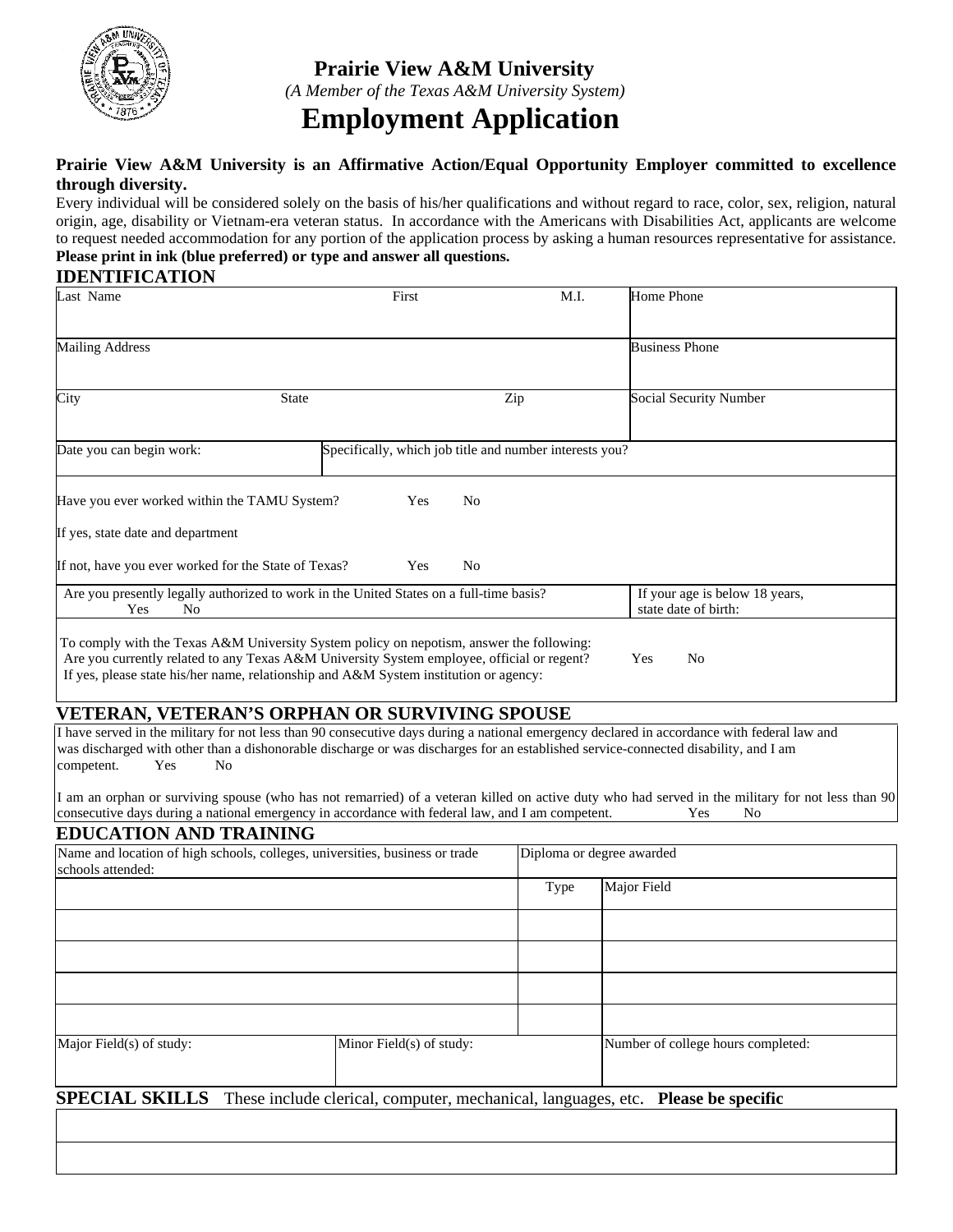**EXPERIENCE** Please provide all information that is **not** included on your resume. Start with your present or last position and work back, including military experience. If you were ever employed in any position under a different name, list the name used.

*May we contact your employer?* Yes No

| <b>Position Title:</b><br>Employer:<br>Mailing Address:<br>City, State and ZIP:<br>Employer's Phone: (<br>$\mathcal{L}$ |               |               |                                                                                                        |  |
|-------------------------------------------------------------------------------------------------------------------------|---------------|---------------|--------------------------------------------------------------------------------------------------------|--|
| Immediate Supervisor:<br>Position Title:<br>Phone: (<br>$\lambda$                                                       |               |               |                                                                                                        |  |
| Number of employees you supervised:                                                                                     |               |               |                                                                                                        |  |
| <b>Starting Date:</b>                                                                                                   | Leaving Date: | Final Salary: | Full-Time<br>Part-Time<br>Temp.<br>Summer<br>If part-time, state avg. number of hours worked per week: |  |
| Summary of duties:                                                                                                      |               |               |                                                                                                        |  |
|                                                                                                                         |               |               |                                                                                                        |  |
|                                                                                                                         |               |               |                                                                                                        |  |
|                                                                                                                         |               |               |                                                                                                        |  |
| Specific reason for leaving:                                                                                            |               |               |                                                                                                        |  |
|                                                                                                                         |               |               |                                                                                                        |  |
| <b>Position Title:</b><br>Employer:<br>Mailing Address:<br>City, State and ZIP:<br>Employer's Phone: (<br>$\mathcal{L}$ |               |               |                                                                                                        |  |
| Immediate Supervisor:<br><b>Position Title:</b><br>Phone: (<br>$\mathcal{L}$                                            |               |               |                                                                                                        |  |
| Number of employees you supervised:                                                                                     |               |               |                                                                                                        |  |
| <b>Starting Date:</b>                                                                                                   | Leaving Date: | Final Salary: | Full-Time<br>Part-Time<br>Summer<br>Temp.<br>If part-time, state avg. number of hours worked per week: |  |
| Summary of duties:                                                                                                      |               |               |                                                                                                        |  |
|                                                                                                                         |               |               |                                                                                                        |  |
|                                                                                                                         |               |               |                                                                                                        |  |
|                                                                                                                         |               |               |                                                                                                        |  |
| Specific reason for leaving:                                                                                            |               |               |                                                                                                        |  |
|                                                                                                                         |               |               |                                                                                                        |  |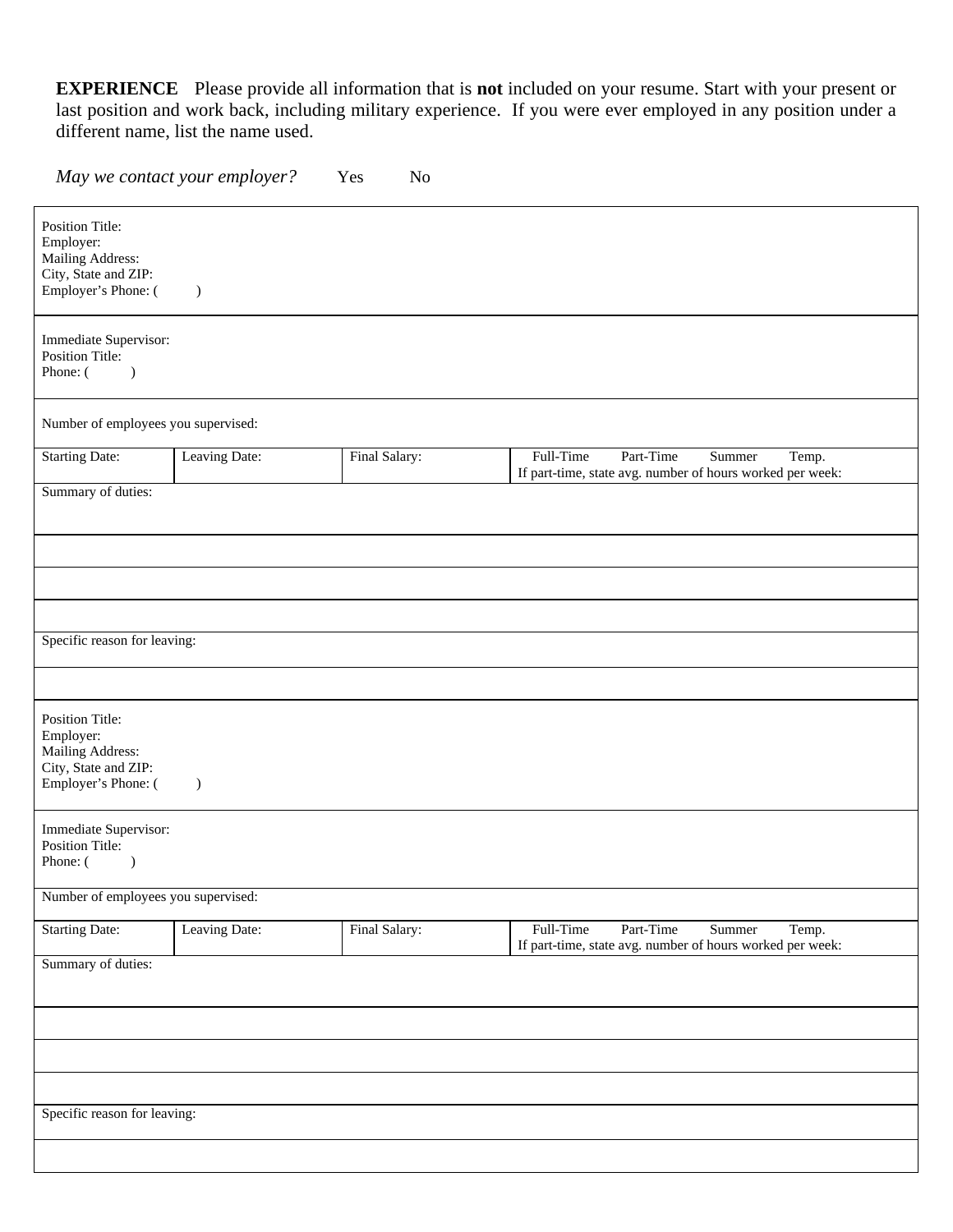# **EXPERIENCE** (CONTINUED)

| Position Title:<br>Employer:<br>Mailing Address:<br>City, State and ZIP:<br>Employer's Phone: ( | $\big)$       |               |                                                                                                        |  |  |
|-------------------------------------------------------------------------------------------------|---------------|---------------|--------------------------------------------------------------------------------------------------------|--|--|
| Immediate Supervisor:<br><b>Position Title:</b><br>Phone: (<br>$\lambda$                        |               |               |                                                                                                        |  |  |
| Number of employees you supervised:                                                             |               |               |                                                                                                        |  |  |
| <b>Starting Date:</b>                                                                           | Leaving Date: | Final Salary: | Full-Time<br>Part-Time<br>Summer<br>Temp.<br>If part-time, state avg. number of hours worked per week: |  |  |
| Summary of duties:                                                                              |               |               |                                                                                                        |  |  |
|                                                                                                 |               |               |                                                                                                        |  |  |
|                                                                                                 |               |               |                                                                                                        |  |  |
|                                                                                                 |               |               |                                                                                                        |  |  |
| Specific reason for leaving:                                                                    |               |               |                                                                                                        |  |  |
|                                                                                                 |               |               |                                                                                                        |  |  |
| Position Title:<br>Employer:<br>Mailing Address:<br>City, State and ZIP:<br>Employer's Phone: ( | $\mathcal{L}$ |               |                                                                                                        |  |  |
| Immediate Supervisor:<br>Position Title:<br>Phone: (<br>$\mathcal{L}$                           |               |               |                                                                                                        |  |  |
| Number of employees you supervised:                                                             |               |               |                                                                                                        |  |  |
| <b>Starting Date:</b>                                                                           | Leaving Date: | Final Salary: | Full-Time<br>Part-Time<br>Summer<br>Temp.<br>If part-time, state avg. number of hours worked per week: |  |  |
| Summary of duties:                                                                              |               |               |                                                                                                        |  |  |
|                                                                                                 |               |               |                                                                                                        |  |  |
|                                                                                                 |               |               |                                                                                                        |  |  |
|                                                                                                 |               |               |                                                                                                        |  |  |
| Specific reason for leaving:                                                                    |               |               |                                                                                                        |  |  |
|                                                                                                 |               |               |                                                                                                        |  |  |